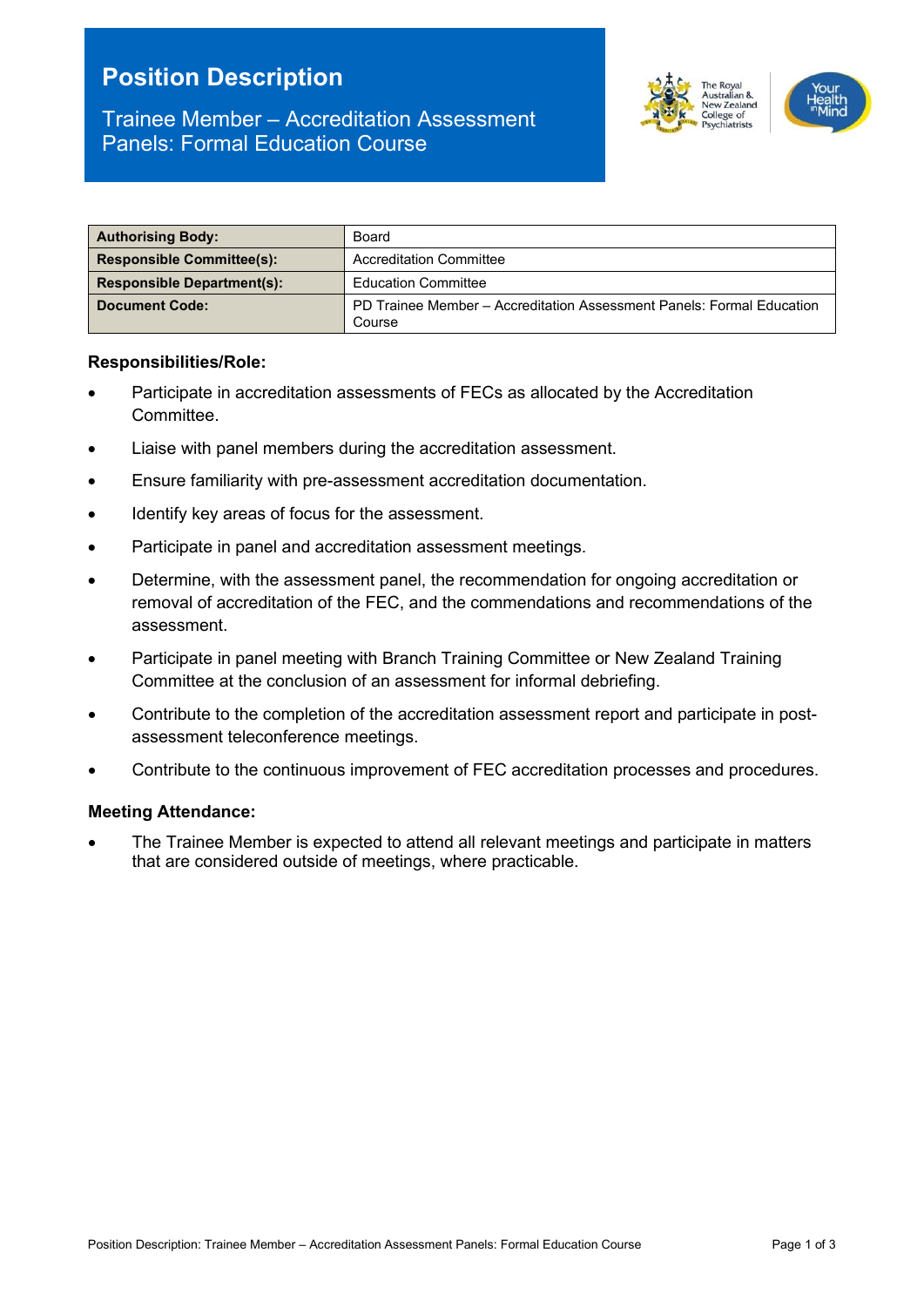# **Selection Criteria:**

- Current associate membership of The Royal Australian and New Zealand College of Psychiatrists (RANZCP).
- Active participation<sup>[1](#page-1-0)</sup> and good standing in the Fellowship Program, as verified by the RANZCP Training Department.
- Successful completion of stage one of Fellowship training.
- A commitment to the education and professional development of psychiatry.
- Demonstrated excellence in psychiatric training, as evidenced in a curriculum vitae.
- No perceived, potential or real conflict of interest that cannot be mitigated.
- Current medical registration and professional indemnity.

# **Selection Process:**

- The Trainee Member shall express interest in the position when expressions of interest are invited.
- The Trainee Member shall be appointed to accreditation panel and specific assessment/s by the Accreditation Committee.
- The appointment as Trainee Member is not limited other than by the currency of the Selection Criteria.
- The Trainee Member will not be allocated to an accreditation assessment of an FFC in their own state, territory, or RANZCP training program or in which they participate.
- Membership of each accreditation panel shall be determined by the Accreditation Committee according to the specific circumstances of the accreditation assessment, and approved by the Board.
- A signed Deed of Undertaking recorded with the RANZCP.

# **Voting Rights:**

A full voting member of the Panel.

# **Reporting Relationships:**

# *Internal Relationships:*

Accreditation outcomes are reported by the accreditation panel as required to:

- **The Board**
- Corporate Governance and Risk Committee
- The Education Committee
- The Accreditation Committee
- The Committee for Training
- The Committee for Education Evaluation, Monitoring and Reporting
- Branch Training Committees or the New Zealand National Training Committee
- Directors of Training
- Trainees in the Training Program

<span id="page-1-0"></span><sup>1</sup> It is preferred that trainees are actively engaged in training, however trainees who are on a break-in-training (BIT) may be suitable. Applications from trainees on a BIT will be considered on a case-by-case basis.